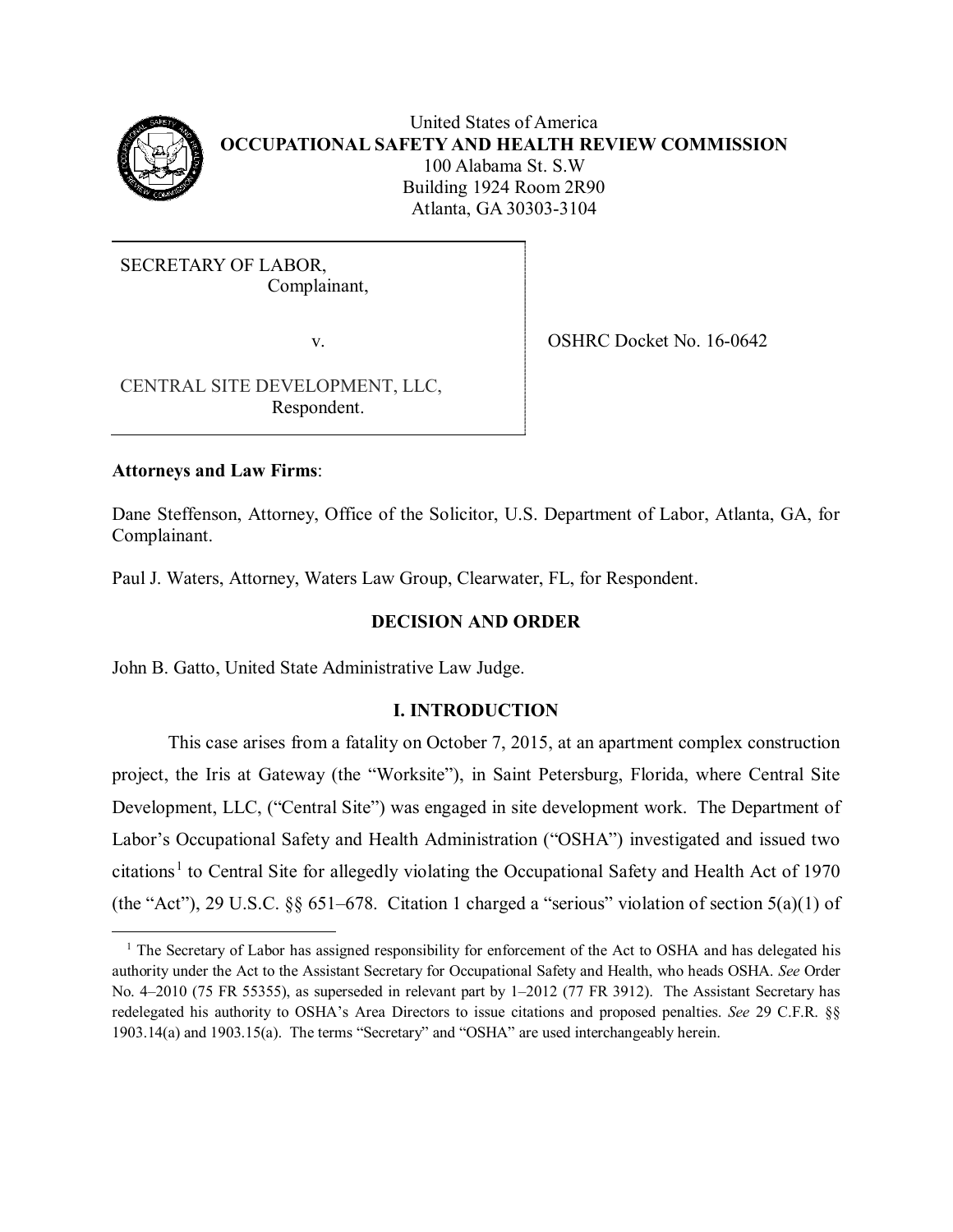the Act, 29 U.S.C. § 654(a)(1), commonly known as the "general duty clause," with a proposed penalty of \$6,300.00, for allegedly exposing employees to a struck-by hazard.<sup>[2](#page-1-0)</sup> Citation 2 alleged an "other-than-serious" recordkeeping violation of 29 C.F.R. § 1904.40(a), with a proposed penalty of \$400.00. After Central Site timely contested the citation, the Secretary of Labor (the "Secretary") filed a formal complaint<sup>[3](#page-1-1)</sup> with the Commission<sup>[4](#page-1-2)</sup> charging Central Site with violating the Act and seeking an order affirming the citations and proposed penalties. A two-day bench trial was held in Clearwater, Florida.

There is no dispute that jurisdiction of this action is conferred upon the Commission by section 10(c) of the Act, 29 U.S.C.  $\S$  659(c), that Central Site is an employer engaged in a business affecting commerce within the meaning of section 3(5) of the Act, 29 U.S.C. § 652(5), and that its principal place of business is in Riverview, Florida (Compl. ¶¶ I-III; Answer ¶¶ I-III). Pursuant to Commission Rule 90(a), after hearing and carefully considering all the evidence and the arguments of counsel, the Court issues this Decision and Order, which constitutes its final disposition of the proceedings. If any finding is in truth a conclusion of law, or if any stated conclusion is in truth a finding of fact, it shall be deemed so. For the reasons indicated *infra*, the Court concludes both citations must be vacated.

#### **II. BACKGROUND**

Central Site had been at the Worksite for four months at the time of the fatality on October 7, 2015, that triggered the OSHA inspection (Tr. 26). The site covered 10 acres; at the time of the fatality, the site consisted mostly of "[c]leared dirt and a construction trailer." (Tr.

<span id="page-1-0"></span>Ĩ. <sup>2</sup> Under section 17 of the Act, violations are characterized as "willful," "repeated," "serious," or "not to be of a serious nature" (referred to by the Commission as "other-than-serious"). 29 U.S.C. §§ 666(a), (b), (c). A "serious" violation is defined in the Act; the other two degrees are not. *Id.* § 666(k).

<span id="page-1-1"></span><sup>&</sup>lt;sup>3</sup> Attached to the complaint and adopted by reference were the two citations at issue. Commission Rule 30(d) provides that "[s]tatements in a pleading may be adopted by reference in a different part of the same pleading or in another pleading or in any motion. A copy of any written instrument which is an exhibit to a pleading is a part thereof for all purposes." 29 C.F.R § 2200.30(d).

<span id="page-1-2"></span><sup>4</sup> The Commission "serves as a 'neutral arbiter' between the Secretary and cited employers." *ComTran Grp., Inc. v. U.S. Dep't of Labor*, 722 F.3d 1304, 1307 (11th Cir. 2013) (*citing Cuyahoga Valley Ry. Co. v. United Transp. Union*, 474 U.S. 3, 7 (1985). Congress vested the Commission with the "adjudicatory powers typically exercised by a *court* in the agency-review context." *Martin v. Occupational Safety and Health Review Comm'n*, 499 U.S. 144, 151, 154 (1991) (emphasis in original).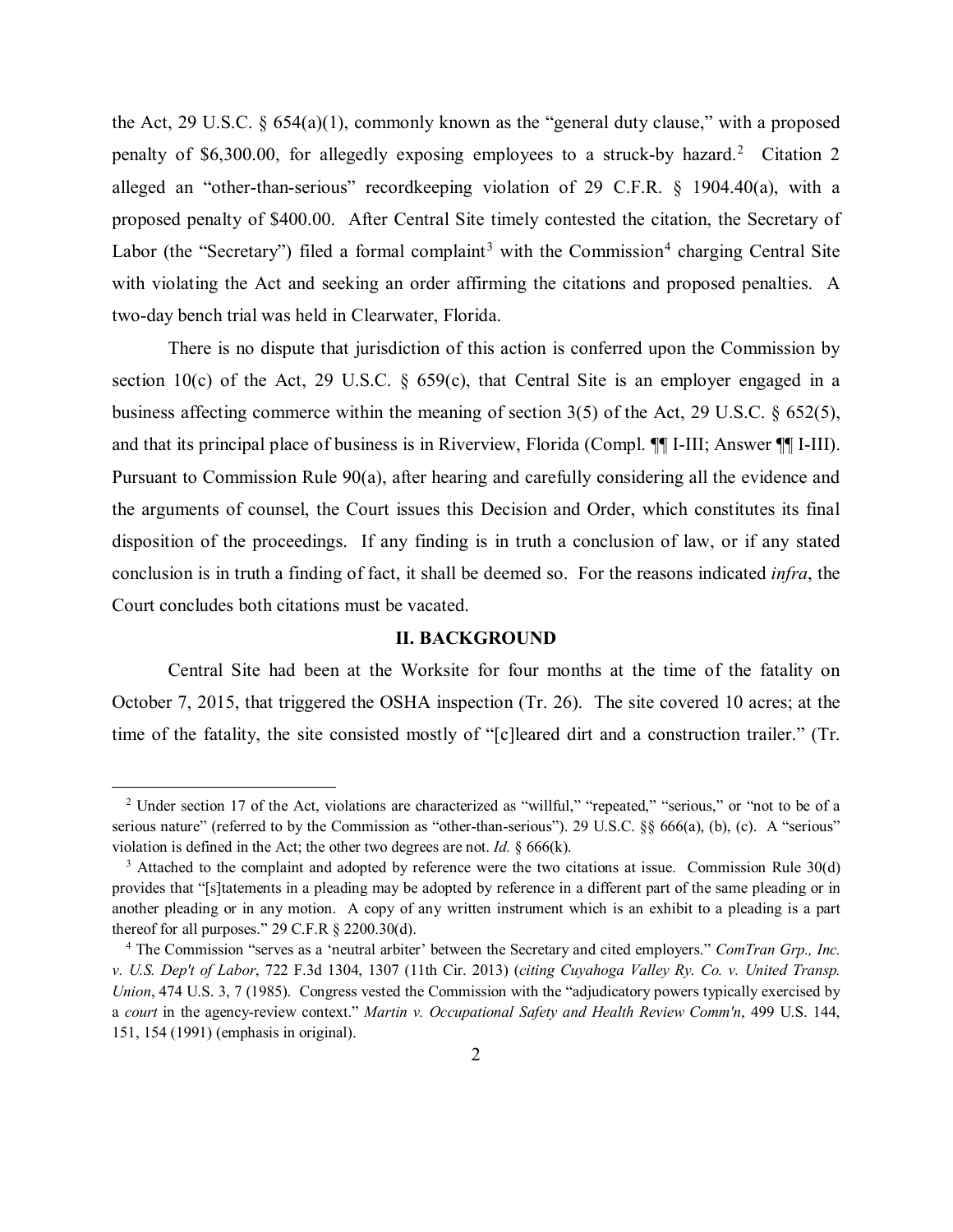27.) It was bounded on two sides by two-lane paved roads, an office building was on a third side, and an apartment building was on the fourth. There was only one entrance for vehicular traffic to the site (Tr. 27-29, 51).

On the day of the accident, Central Site had Albert Kimball, its supervisor and one other employee, Michael Montroy, an equipment operator supplied by Construct Corps, LLC, a temporary construction staffing agency (Tr. 24-25, 29, 31, 33, 42, 63, 64-65). Central Site subcontracted the underground pipe work to RAB Foundation Repair, LLC d/b/a API Services ("API"), whose foreman, Doug Miller, and four other workers were also on site that day (Tr. 164). Tri-City, the electrical subcontractor, was also on the site with two employees (Tr. 102).

Central Site began work at 7:00 a.m. on the day of the accident (Tr. 52). Kimball oversaw coordination among the subcontractors for the project (Tr. 94-95). He held a preplanning meeting, as he did every morning, with Central Site's employees and the supervisors for API and Tri-City (Tr. 69, 76, 201). At trial, Kimball explained how he ran the daily preplanning meetings: "in the morning we pre-plan what we're going to do and I indicate to everybody that this is what we're going to do today, the area where we're going to be working in. I also fill out a Hazard Sheet. I usually walk the site, check to see if there's any more hazards there." (Tr. 69.)

The equipment on site that day included a bulldozer and a roller owned by Central Site, a track hoe and a loader owned by API, and at least two dump trucks bringing in dirt (Tr. 43). The bulldozer was equipped with a rearview mirror and a working backup alarm (Tr. 130, 182). The task for the day was setting up a building pad near the construction trailer, approximately 300 feet from the single-entry point to the Worksite (Tr. 51-52). Kimball instructed Montroy to operate the bulldozer to place the dirt for the building pad (Tr. 52-53). As Kimball explained the process:

[W]hen you're building apartment foundations, you use a bulldozer. And then you have to have compaction on the dirt that you're bringing in and you want to use a roller for that . . . the bulldozer would push the dirt over, it's on a pile where it came out of the truck, flat and the roller would roll that and compact the soil, making a stable foundation.

(Tr. 41.)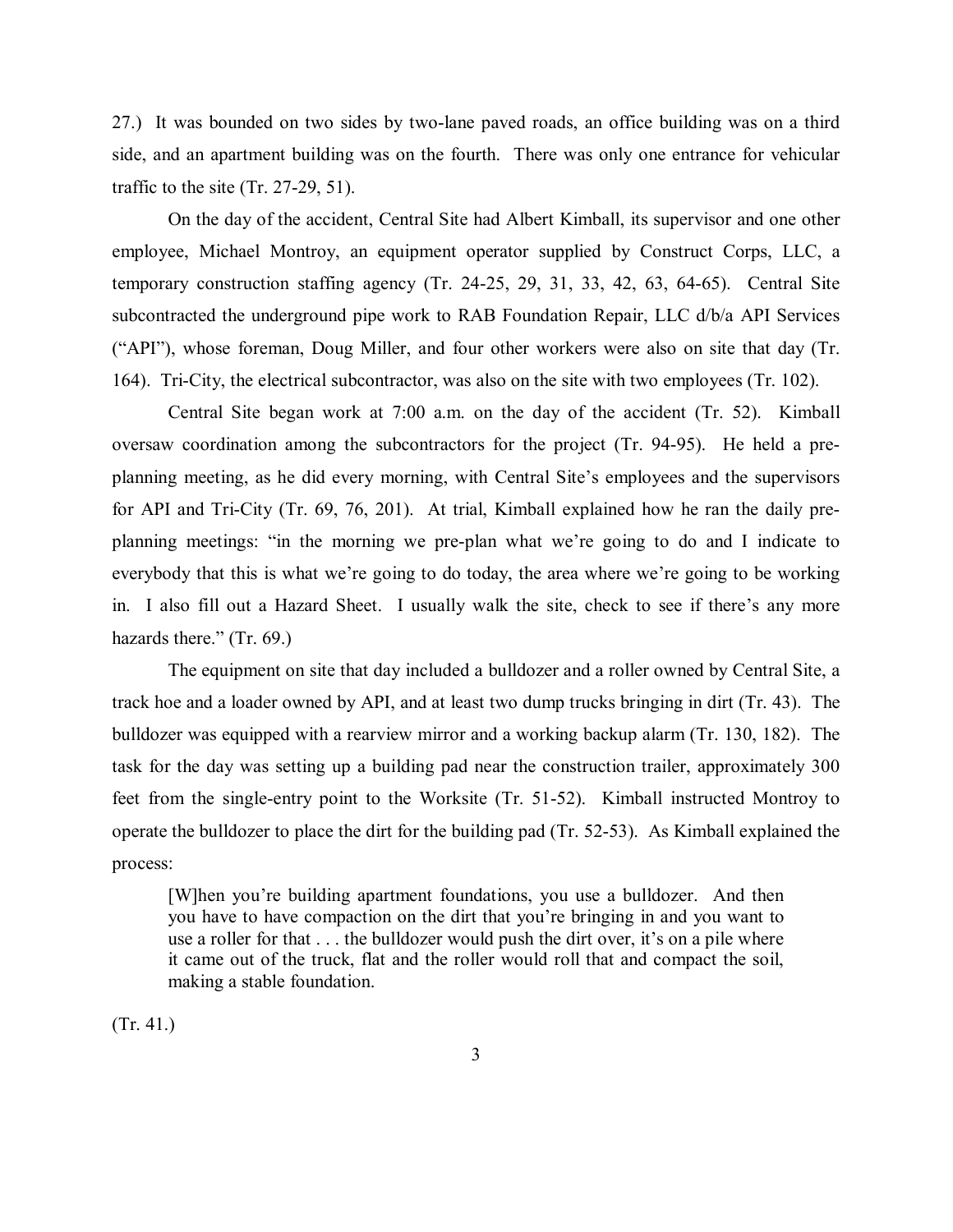Meanwhile, API was laying pipe for the project. API foreman Miller estimated API averaged "a couple hundred feet" of pipe a day on the project (Tr. 194). At some point during that afternoon, Kimball learned the backfill soil in one area where API had laid pipe failed the required density test when moisture in the backfilled dirt made it too wet to achieve the score needed to pass the density test (Tr. 110-11). Kimball "wanted API to get their production done," so he directed API's crew to move over to another location to lay pipe while he attempted to correct the soil density problem (Tr. 111). Kimball told Montroy he was going to take over operation of the bulldozer and directed Montroy to use the roller to compact the building pad or to sign the tickets acknowledging receipt of the dump truck loads as they came in (Tr. 53).

Kimball used the bulldozer to scrape drier dirt from the area around the backfill, "pushing the drier material and mixing it with the wetter material." (Tr. 113.) Kimball then operated the bulldozer in forward and reverse over the area to compact the soil. Kimball and API's crew were working "[p]robably within 50 to 100 feet, facing each other" when they started out (Tr. 156). Miller corroborated Kimball's testimony that the work area was approximately 100 feet from API's work area at the time of the accident (Tr. 165). At the closest point, Kimball and the API crew were within 20 to 30 feet of each other (Tr. 181).

After Kimball had been operating the bulldozer for 30 to 45 minutes, Miller instructed his employee, Justin Smith, to retrieve a water pump from Miller's truck parked near the silt fence that enclosed the Worksite. As Smith returned with the pump, he crossed behind the bulldozer as Kimball operated it in reverse and was struck and killed (Tr. 55, 182).

Compliance Safety and Health Officer Elvin Santiago conducted the fatality investigation following a referral from the police department (Tr. 226). He arrived at the site approximately three hours after the accident, interviewed employees, and took measurements and photographs (Tr. 226-227). On March 10, 2016, Santiago sent an email to Central Site's counsel, which stated, "[p]lease provide a copy of the 2015 OSHA 300A (4 hours response required), I have a copy that is not completed and let's set up a closing conference, it could be by phone. Thank you." (Ex. R-19 at 4.) Santiago received an automated email response back stating: "[d]elivery to these recipients or groups is complete *but no delivery notification was sent by the destination server*." (Ex. R-19 at 6) (emphasis added). Santiago called Central Site's counsel "a few days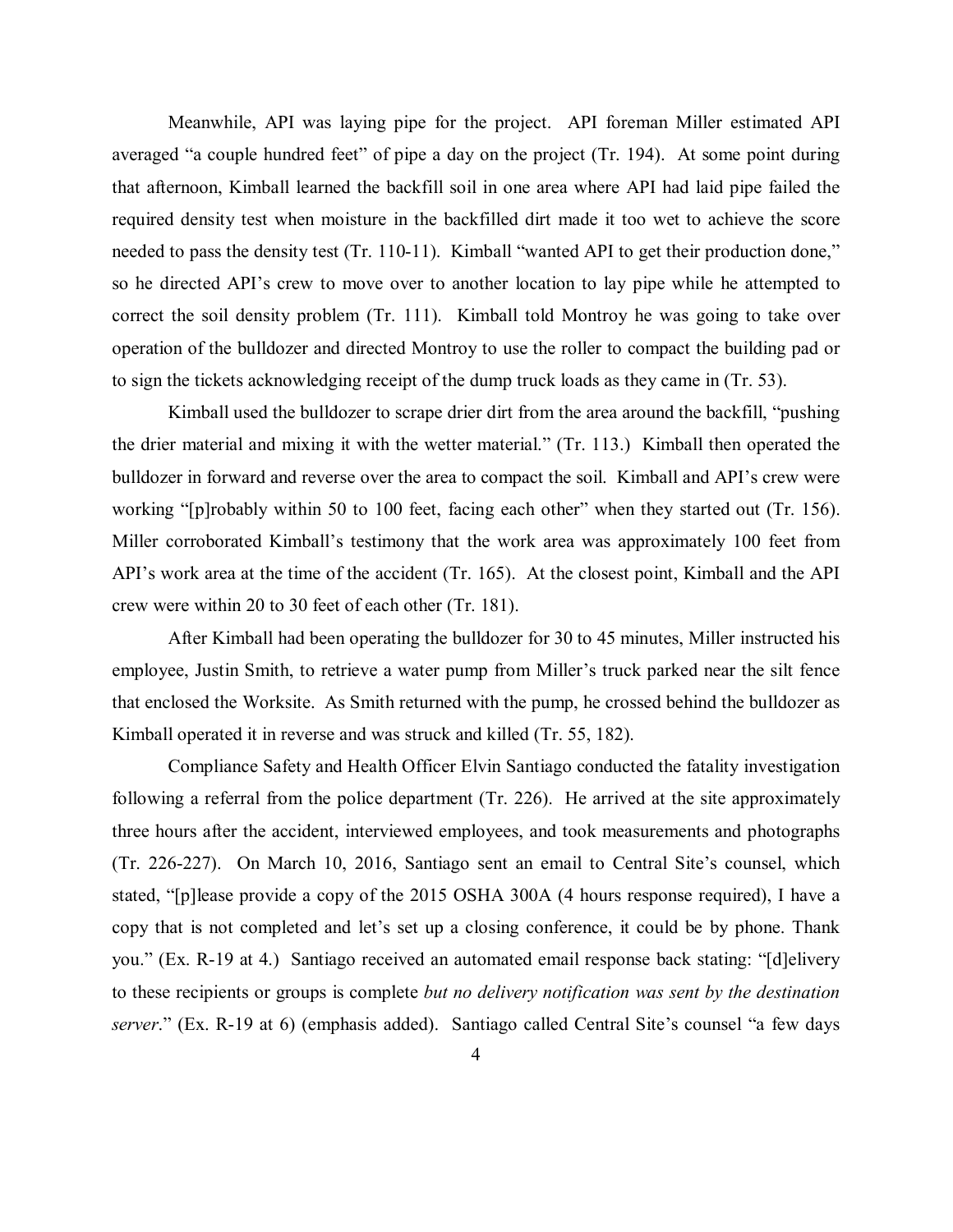later" and left a voice message indicating he was going to recommend the two disputed violations (Tr. 306). In response to Santiago's voice message, Central Site's counsel sent an email to Santiago on March 16, 2016, indicating he had not received the email Santiago sent on March 10, 2016 (Ex. R-19 at 7). The Secretary subsequently issued the two disputed citations based upon Santiago's recommendation.

### **III. ANALYSIS**

The fundamental objective of the Act is to prevent occupational deaths and serious injuries. *Whirlpool Corp. v. Marshall*, 445 U.S. 1, 11 (1980). To implement its statutory purpose, "Congress imposed dual obligations on employers. They must first comply with the 'general duty' to free the workplace of all recognized hazards." *ComTran Grp., Inc. v. U.S. Dep't*  of Labor, 722 F.3d 1304, 1307 (11th Cir. 2013).<sup>[5](#page-4-0)</sup> "They also have a 'special duty' to comply with all mandatory health and safety standards." *Id.* Thus, "[t]he Secretary has rulemaking power and establishes the safety standards; investigates the employers to ensure compliance; and issues citations and assesses monetary penalties for violations." *Id.*

# **A. Citation 1**

In Citation 1, the Secretary asserted Central Site committed a serious violation of the general duty clause "in that employees were exposed to the hazard of being struck by vehicular/equipment traffic." (Compl. Ex. A at 6). The citation further alleged the hazard resulted from employees "working in close proximity to vehicular traffic/construction equipment inside a construction work zone." (*Id.*)

#### **Employee Exposure**

<span id="page-4-0"></span><sup>&</sup>lt;sup>5</sup> Under the Act, an employer may seek review in the court of appeals in the circuit in which the violation occurred, the circuit in which the employer's principal office is located, or the District of Columbia Circuit. 29 U.S.C. § 660(a). The Secretary may seek review in the circuit in which the violation occurred or in which the employer has its principal office. 29 U.S.C. § 660(b). This case arose in Florida, which is in the Eleventh Circuit. "[I]n general, '[w]here it is highly probable that a Commission decision would be appealed to a particular circuit, the Commission has ... applied the precedent of that circuit in deciding the case—even though it may differ from the Commission's precedent.'" *Dana Container, Inc.*, 25 BNA OSHC 1776, 1792 n.10 (No. 09-1184, 2015) (*quoting Kerns Bros. Tree Serv.*, 18 BNA OSHC 2064, 2067 (No. 96-1719, 2000) (citation omitted)). The Court applies the precedent of the Eleventh Circuit in deciding the case, where it is highly probable that a Commission decision would be appealed to.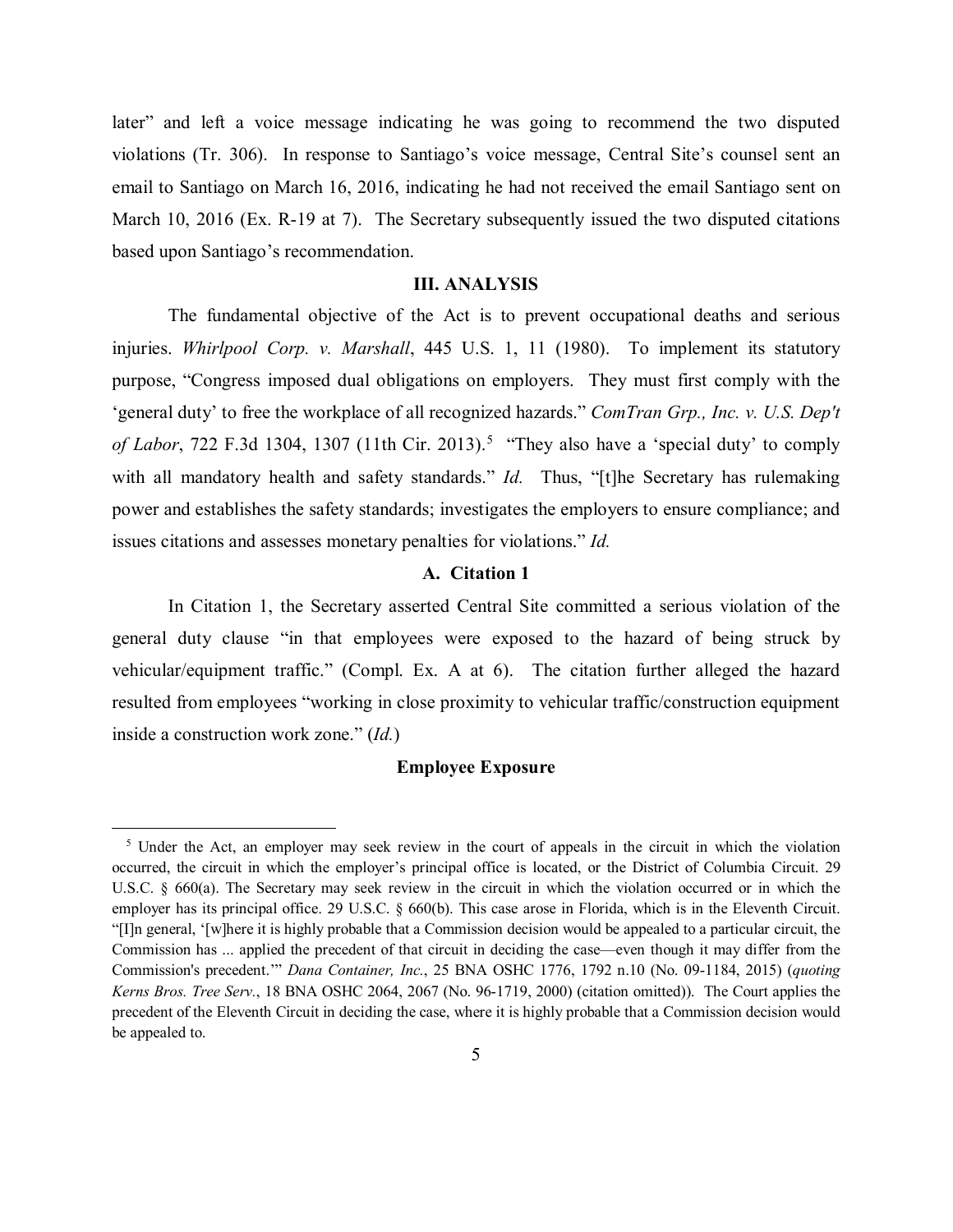While the multi-employer worksite doctrine applies to citations issued under section 5(a)(2), it does not apply to citations issued under the general duty clause. As the Commission explained in *Summit Contractors, Inc.*, "the statutory authority underlying the Commission's imposition of multi-employer liability derives from  $\S(5(a)(2))$  of the Act, which imposes duties on an employer that, unlike those imposed under  $\S(5(a)(1))$ , need not benefit its own employees." *Summit Contractors, Inc.,* 23 BNA OSHC 1196, 1204-05 (No. 05-0839, 2010). Thus, "§ 5(a)(2), unlike its counterpart  $\S$  5(a)(1), 'does not base an employer's liability on the existence of an employer-employee relationship'." (*Id.*) (*quoting Solis v. Summit Contractors, Inc.*, 558 F.3d 815, 828 (8th Cir. 2009)).

While the Secretary did not limit Citation 1's allegation to a backover hazard, as indicated *infra*, part of the Secretary's burden is to prove his proposed abatement "would materially reduce the likelihood that such injury *as that which resulted* from the cited hazard would have occurred." *Champlin*, 593 F.2d at 640 (emphasis added). The "injury" here was the death of a worker struck and killed by a bulldozer being operated in reverse, and the backover fatality provided the framework for this proceeding. Not surprisingly, given this burden of proof regarding the proposed abatement, much of the evidence and argument at trial involved backover injuries and fatalities.

The Secretary now asserts "the exposed employees upon which this citation is based are Kimball and [Central Site's] temporary laborers who Kimball supervised, not the deceased API employee."[6](#page-5-0) (Compl't's Br. 18.) At trial, the Secretary's exposure focus was on the proximity of the subcontractors' employees, including the decedent, to Kimball's bulldozer. For example, the Secretary's counsel asked API foreman Miller a series of questions regarding the potential exposure of API's employees, something the Secretary now says is not at issue.

Q.: What did Mr. Kimball tell you, if anything, about your ability to enter an area where equipment was operating such as him on the bulldozer or where vehicles were being driven around? Did he give you any specific rules or instructions on that?

<sup>. . .</sup>

<span id="page-5-0"></span><sup>6</sup> The Court notes the Secretary stated in his brief "the Court's request that the parties brief whether the deceased API employee can be the basis of the section  $5(a)(l)$  citation does not need to be briefed." (*Id.*)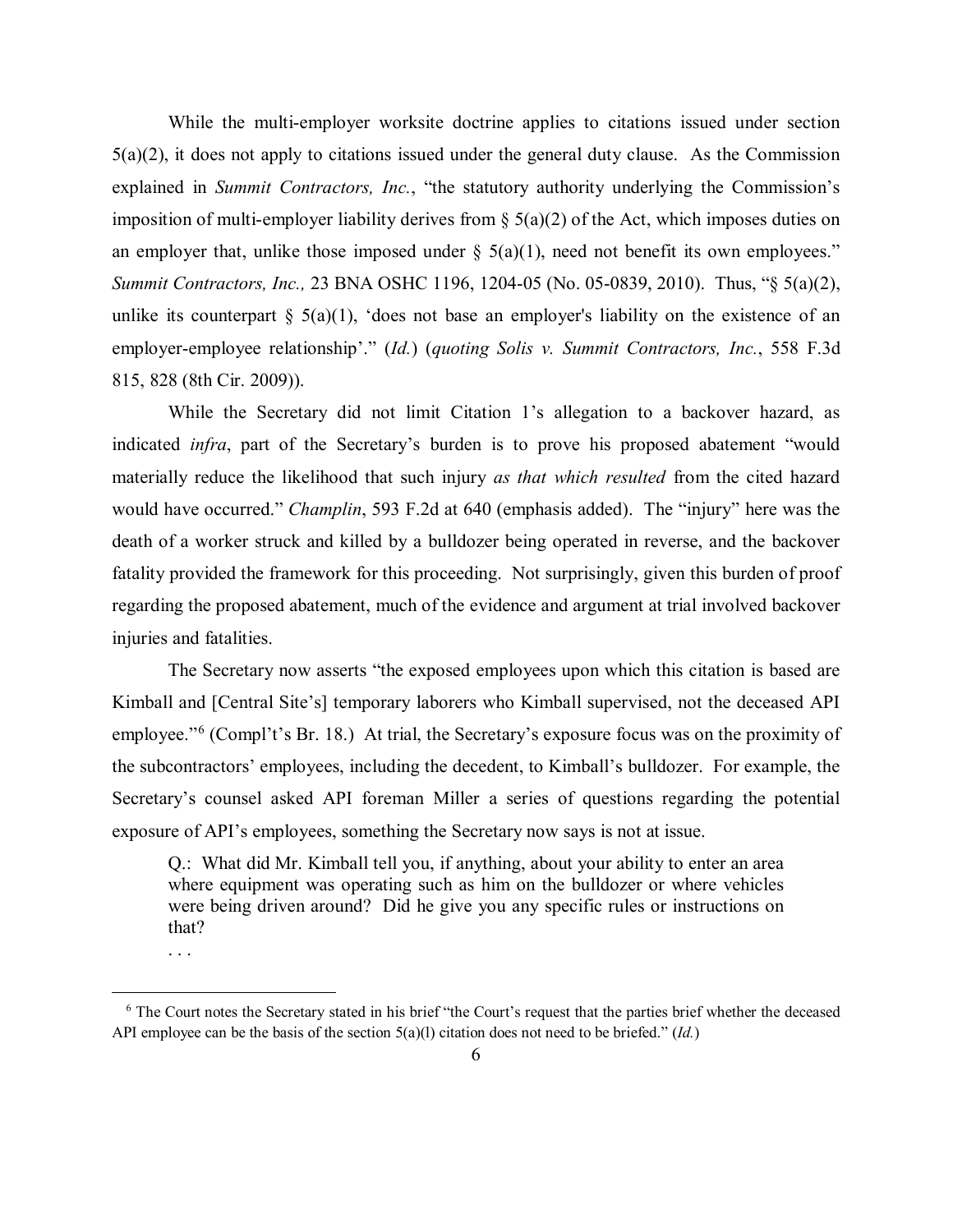Were you ever instructed to stay out of the area where he or his crew were operating the roller or dozer?

. . .

. . .

Were you ever instructed to have you or your crew stay away from moving vehicles that might be driving through the Worksite?

Did Mr. Kimball ever tell you to stay—that if you see a vehicle driving around you're not allowed to enter that area where the vehicle is driving around?

. . .

When Mr. Kimball brought the dozer back to begin backfilling between ST-8 and ST-9, did he—did he stop in any way and make eye contact, or something with you and your guys, before he entered this area to begin with?

. . .

Did you receive any instructions from Mr. Kimball or anybody else at Central Site as to how close you and your employees should stay away from moving equipment?

(Tr. 176-177.)

Further, Kimball testified "there was only me and Michael out there." (Tr. 64.) Therefore, other than Montroy, the Secretary failed to prove by a preponderance of evidence that any other Central Site temporary employee was working on site the day of the accident. Therefore, the Secretary's new claim is not supported by the record considering the detailed examination of witnesses regarding the exposure of non-Central Site employees. (*See also e.g.*  Tr. 48, 72-73, 75, 85-86, 149-150, 155-156, 169, 172, 176-177, 180-181, 214-216, 254-256).

Santiago also admitted he had no evidence indicating exposure of Central Site's temporary employees to struck-by hazards.

Q.: [L]et's talk about the laborers, how deeply they may have been exposed? Santiago: I only spoke with one of the temp employees. I was not aware actually the first day of the site—when I went on the site, I was told there was only Mr. Kimball on the site. So I didn't learn about the laborers or the temp employees until later, so I only had an opportunity to talk to one.

Q.: Okay. Did you have an understanding of generally where they were working and what they were doing?

Santiago: No, sir, I didn't.

(Tr. 297-298.)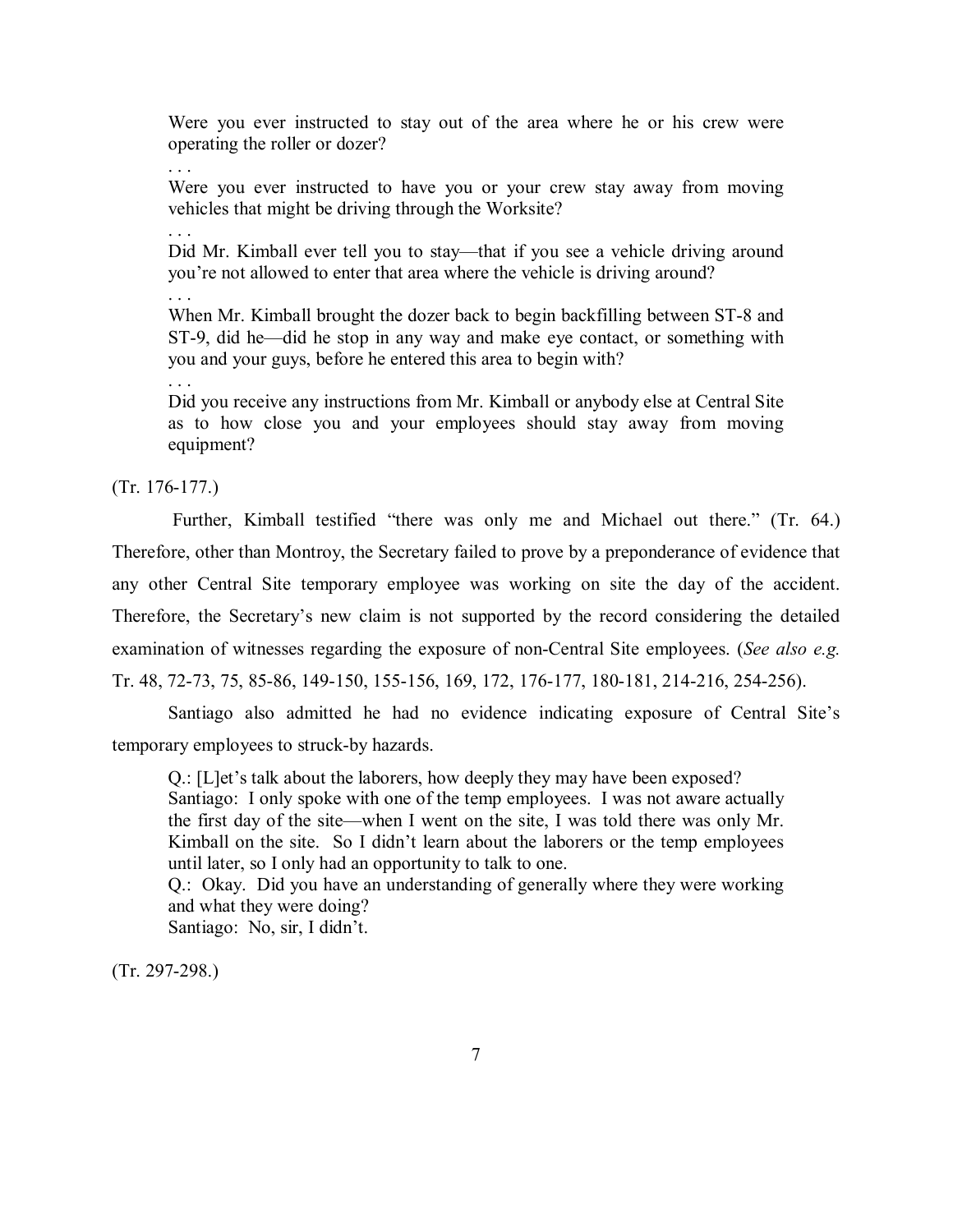Santiago's investigation interview of Montroy was similarly unilluminating. At trial, Santiago testified Montroy told him he was assisting with the dump trucks after Kimball took over the bulldozer but when asked, "Once he got off the bulldozer, was he working on foot that day as opposed to working on another piece of equipment," Santiago responded, "I don't remember asking about it." (Tr. 300.)

Further, no evidence was adduced to show the proximity of employees to the dump trucks. The Secretary failed in his attempt to establish some parameters of the assignment.

Q.: Did you have the opportunity to see Central Site Development's workers working near or assisting dump truck drivers as they would come in and dump dirt? Miller: No. Q.: You typically were never in that area? Miller: No.

(Tr. 164.) Santiago also speculated at trial that Montroy was exposed to the moving bulldozer because he "had to relinquish it." (Tr. 338.) That statement led to this exchange between Santiago and Central Site's counsel:

Q.: So you're telling me that people can't hand over control of a moving vehicle .

. . without having an Internal Traffic Control Plan? Is that what you're trying to convince us? . . . Mr. Montroy relinquished control of the bulldozer, but was the bulldozer moving when he got off of it?

Santiago: It was not moving.

Q.: Is that what you're contending?

Santiago: No, no. What I'm contending is that when Mr. Kimball took it, it was moving.

Q.: Did you see him take it when it was moving?

Santiago: I didn't see it. You know I was not there. So, no, I didn't see it.

# (Tr. 338.)

Santiago also attempted to cast a wide net in an effort to demonstrate Kimball was exposed to struck-by hazards earlier in the day, opining Kimball was exposed to the struck-by hazard "when he was walking around on-site" and "moving from one location of the Worksite to another." (Tr. 256.) When asked why he believed Kimball was exposed, Santiago stated, "he walked from one side of the site to another while vehicles were moving … [there were] multiple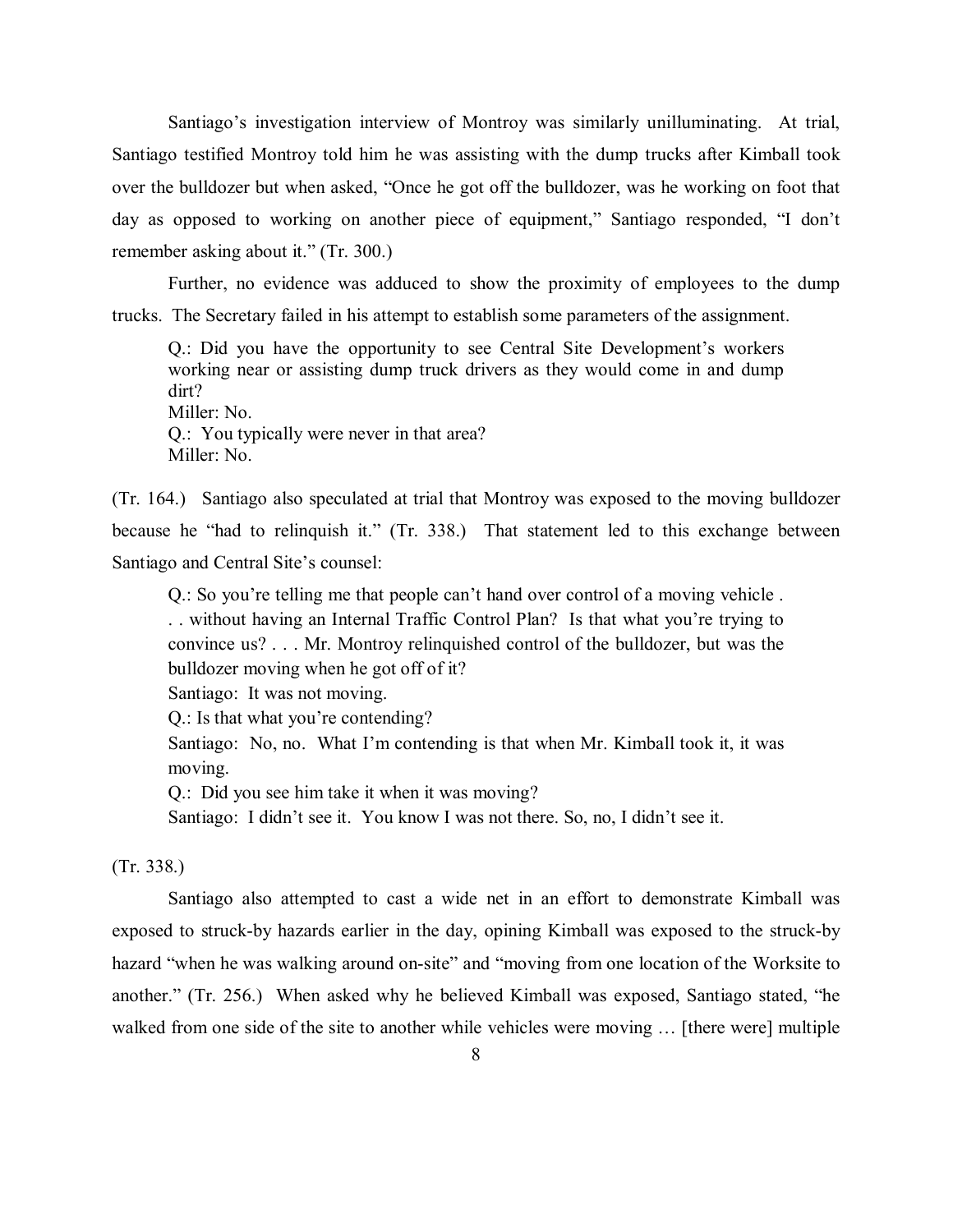vehicles on the site including dump trucks that were coming in. So every single vehicle that was on-site potentially could have struck Mr. Kimball or anyone walking." (Tr. 259-260.)

Santiago's assertion is so vague it is meaningless. It is also inadmissible opinion testimony.<sup>[7](#page-8-0)</sup> Further, Santiago's assertion exceeds the Commission's standard for exposure. "Although [the employee's] testimony shows how close an employee *could* get to these machines, it does not establish how close any employee *actually came* to the zone of danger, either as their work required or through inadvertence." *Delek Ref., Ltd.,* 25 BNA OSHC 1365, 1374 (No. 08-1386, 2015), *rev'd in part on other grounds,* 845 F.3d 170 (5th Cir. 2016) (emphasis in original).

Finally, the Worksite was a 10-acre Worksite with no more than a dozen workers on-site the day of the accident. Kimball is one of the few workers there who drove his own vehicle onto the site. He testified he drove his truck over to the location of the bulldozer when he determined he would use the bulldozer to compact the deficient backfill area (Tr. 100, 149). There is no evidence Kimball was at any time exposed to a significant risk of harm from being struck by a moving vehicle. Likewise, while Kimball was operating the bulldozer, he obviously was not exposed to the cited hazard. Thus, the Court concludes the Secretary failed to establish any of Central Site's "worker exposure to the hazard." Therefore, Citation 1 must be vacated. Further, as indicated *infra*, even if the Secretary established worker exposure to the hazard, he failed to meet the fourth element of his prima facie general duty clause case.

<span id="page-8-0"></span><sup>&</sup>lt;sup>7</sup> Santiago's opinion testimony is inadmissible. "Commission judges should not admit opinion testimony by a compliance officer on a subject about which only an expert may testify, unless the compliance officer has been shown qualified as an expert in that area." *Kaspar Electroplating Corp.*, 16 BNA 1517, 1519. Federal Rule 701 provides that "[i]f a witness is not testifying as an expert, testimony in the form of an opinion is limited to one that is: (a) rationally based on the witness's perception; (b) helpful to clearly understanding the witness's testimony or to determining a fact in issue; and (c) not based on scientific, technical, or other specialized knowledge within the scope of Rule 702." Fed. R. Evid. 701. Thus, Rule 701(c) is intended "to eliminate the risk that the reliability requirements set forth in Rule 702 will be evaded through the simple expedient of proffering an expert in lay witness clothing." Fed. R. Evid. 701 Notes of Advisory Committee on 2000 amendments. The Secretary made no attempt to qualify Santiago as an expert witness under Rule 702 of the Federal Rules of Evidence. Further, Santiago acknowledged he had no experience in construction work, site development, development of an internal traffic control plan, highway construction, implementation of the cited ANSI Standard, or the use of heavy equipment, including bulldozers (Tr. 312, 315-316). The Court does not credit Santiago's lay opinion testimony.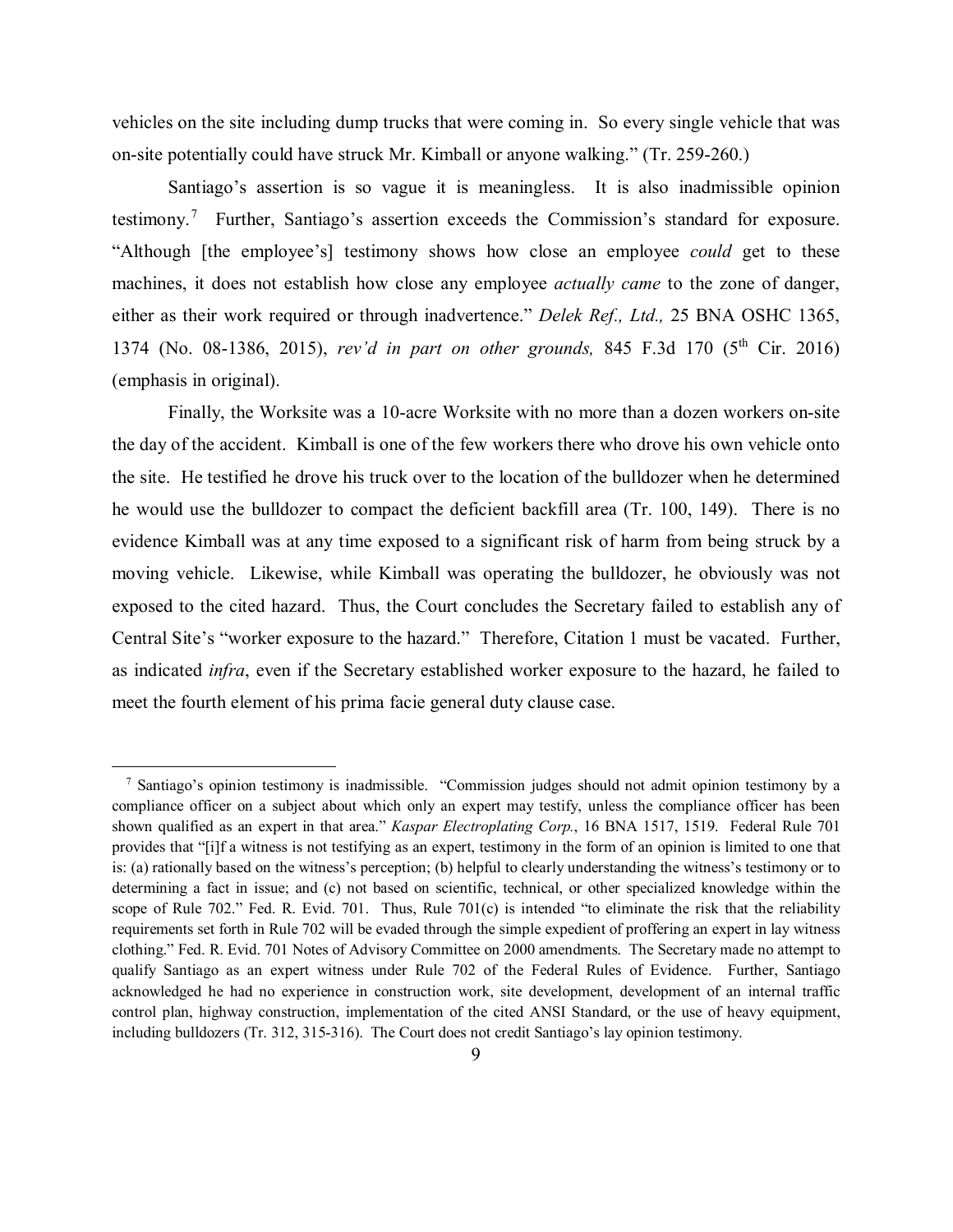### **Alleged General Duty Clause Violation**

"An employer commits a general duty clause violation when he fails to 'furnish to each of *his employees* employment and a place of employment which are free from recognized hazards that are causing or are likely to cause death or serious physical harm to *his employees*.'" *Pepper Contracting Servs. v. Occupational Safety & Health Admin.*, 657 F. App'x 844, 847 (11th Cir. 2016) (emphasis added) (*quoting* 29 U.S.C. § 654(a)(1).

 "In order to establish an employer's violation of the general duty clause, OSHA bears the burden to prove four elements." *Roberts Sand Co., LLLP v. Sec'y of Labor*, 568 F. App'x 758, 759 (11th Cir. 2014) (*citing Waldon Healthcare Ctr.*, 16 BNA OSHC 1052, 1058 (No. 89–2804, 1993)). "Those four elements are: (1) that a condition or activity in the employer's workplace presented a hazard to employees; (2) that the cited employer or the employer's industry recognized the hazard; (3) that the hazard was causing or likely to cause death or serious physical harm; and (4) that feasible means existed to eliminate or materially reduce the hazard." *Id.* (citation omitted). *See also Champlin Petroleum Co. v. Occupational Safety & Health Review Comm'n*, 593 F.2d 637, 640 (5th Cir. 1979) (discussing the four factors OSHA must demonstrate to establish a violation of the general duty clause). $8$ 

# **1. Hazard Existed**

As the Eleventh Circuit notes, a "serious violation" is one that carries "a substantial probability that death or serious physical harm could result." *ComTran Grp., Inc.*, 722 F.3d at 1309 (*quoting* 29 U.S.C. § 666(k)).

"There is no mathematical test to determine whether employees are exposed to a hazard under the general duty clause. Rather, the existence of a hazard is established if the hazardous incident can occur under other than a freakish or utterly implausible concurrence of circumstances." *Waldon Healthcare Ctr.*, 16 BNA OSHC 1052, 1060 (Nos. 89-2804 & 89-3097,

<span id="page-9-0"></span><sup>&</sup>lt;sup>8</sup> The Eleventh Circuit was created when the Fifth Circuit split on October 1, 1981. Immediately after the split, the Eleventh Circuit stated in *Bonner v. City of Prichard, Alabama*, 661 F. 2d 1206 (11th Cir. 1981) (en banc), that any opinion issued by the Fifth Circuit before the close of business on September 30, 1981 is binding precedent on the Eleventh Circuit. After that date, however, only the decisions of the continuing Fifth Circuit's Administrative Unit B are binding on Eleventh Circuit, while Unit A decisions are merely persuasive. *Stein v. Reynolds Sec., Inc.,*  667 F.2d 33, 34 (11th Cir.1982).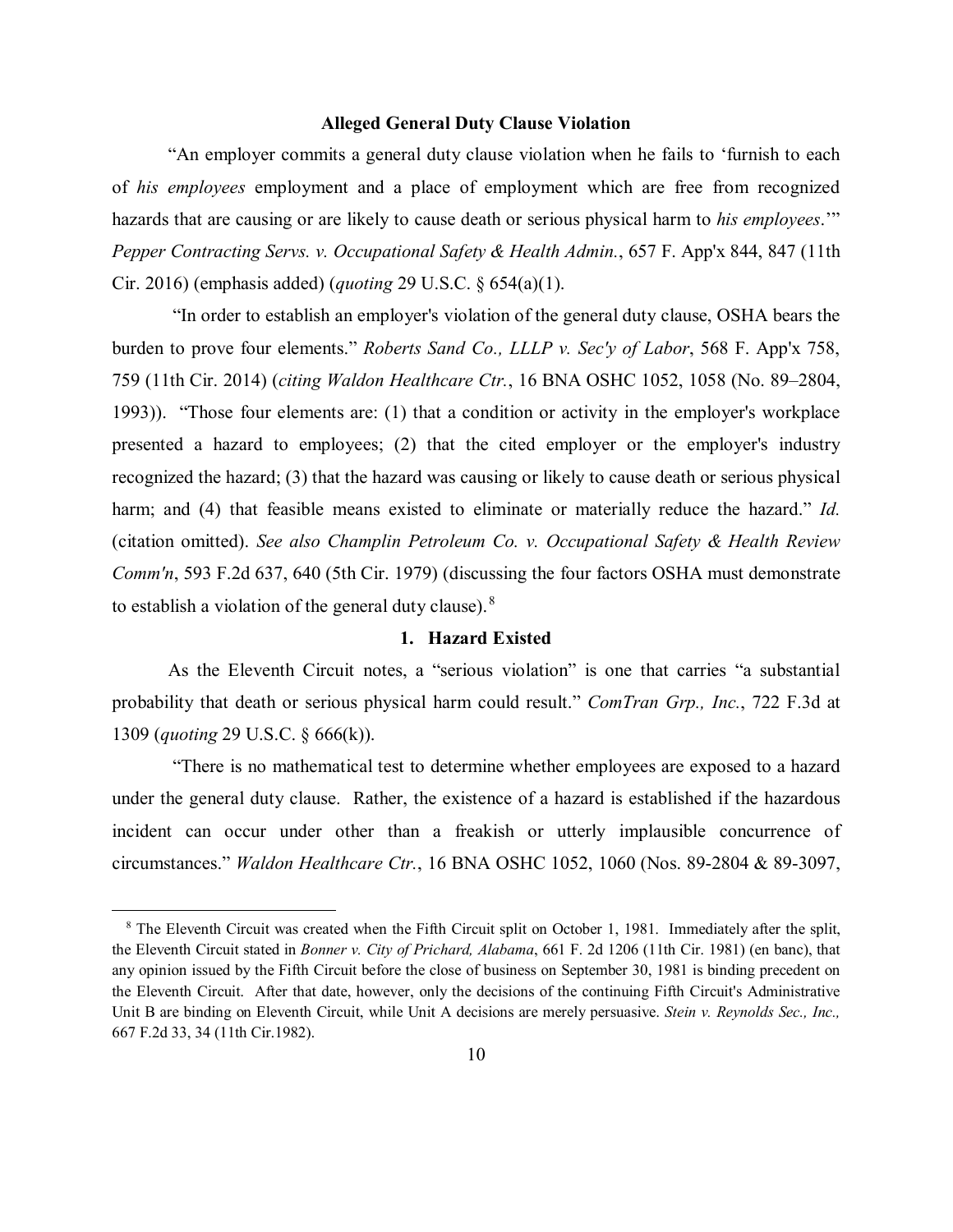1993) (consolidated) (*citing Nat'l Realty & Const. Co. v. Occupational Safety & Health Review Comm'n*, 489 F.2d 1257, 1265 n.33 (D.C. Cir. 1973)).

There is no dispute that Central Site's employee was operating a bulldozer when he struck and killed an API employee. There is also no dispute Central Site had control over the Worksite and therefore controlled the conditions or practices over which it could reasonably have been expected to exercise control. Further, Central Site's counsel stipulated at trial that "[o]bviously, being struck by a bulldozer poses a hazard[.]" (Tr. 274). Thus, the Secretary met the first element of its prima facie case, showing the existence of a struck-by hazard.

### **2. Recognized Hazard**

A "recognized hazard" is a condition that is "known to be hazardous." *Georgia Elec. Co. v. Marshall*, 595 F.2d 309, 321 (5th Cir. 1979) (*quoting Georgia Elec. Co.*, 5 BNA OSHC 1112, 1115–1116 (No. 9339, 1977)). Central Site's counsel stipulated at trial that "it recognizes the hazard of being struck by heavy equipment." (Tr. 232.) Therefore, the Secretary has proven the cited hazard was recognized.

# **3. Hazard Likely to Cause Death or Serious Physical Harm**

The Commission does not require there be a significant risk of the hazard coming to fruition, "only that if the hazardous event occurs, it would create a 'significant risk' to employees." *Waldon Healthcare Ctr*, 16 BNA OSHC at 1060. Thus, the Commission has made clear "the criteria for determining whether a hazard is 'causing or likely to cause death or serious physical harm' is not the likelihood of an accident or injury, but whether, if an accident occurs, the results are likely to cause death or serious harm." *Waldon Healthcare Ctr*, 16 BNA OSHC at 1063.

It is self-evident being struck by a vehicle is likely to cause death or serious physical harm. Here, a bulldozer backed over an API employee, killing him. Further, the death of the decedent constitutes at least *prima facie* evidence that the struck-by hazard was likely to cause death or serious injury. *See e.g., Usery v. Marquette Cement Mfg. Co.*, 568 F.2d 902, 910 (2d Cir. 1977). Therefore, the Secretary has established the cited hazard was likely to cause death or serious physical harm to an employee.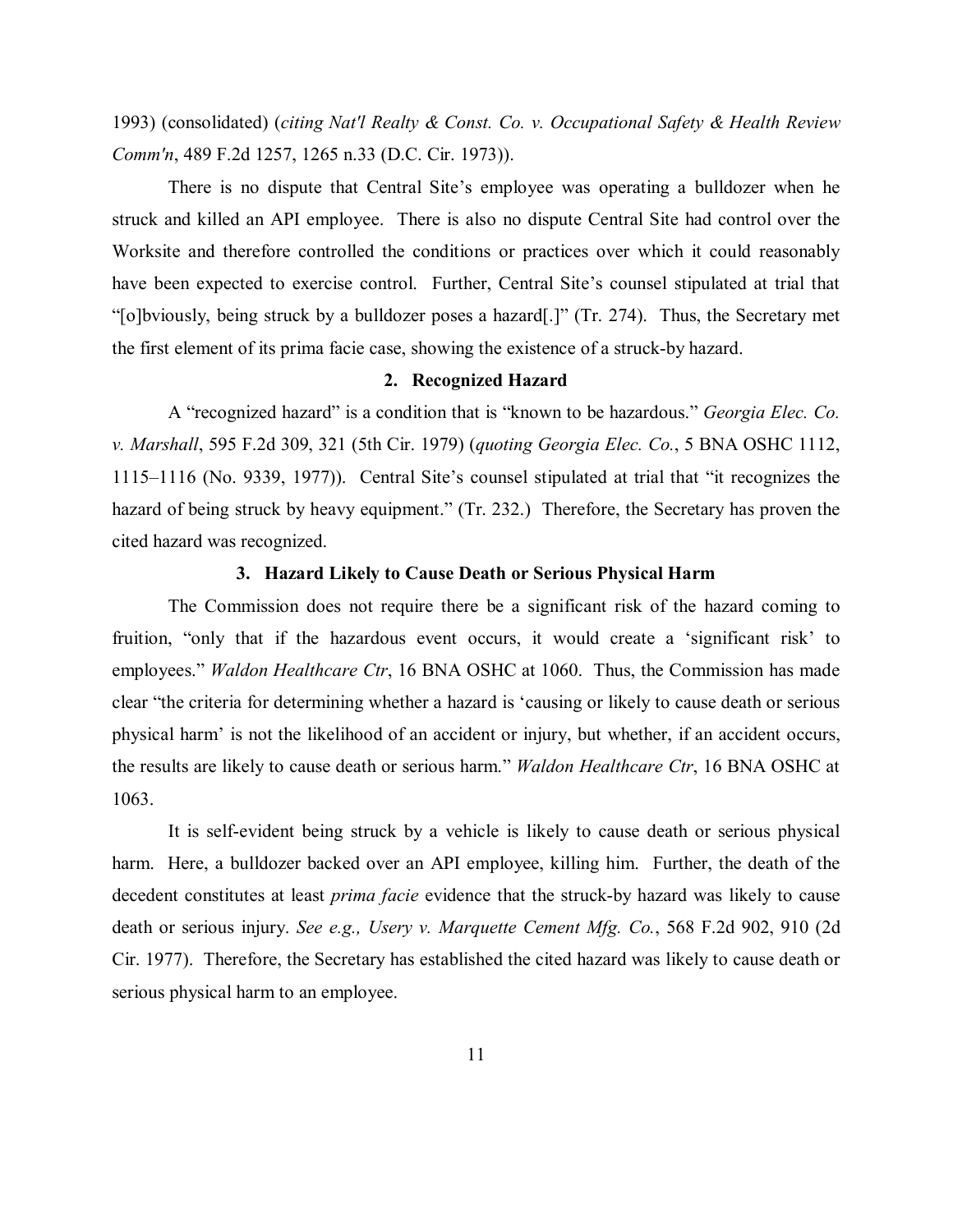### **4. Whether Feasible Means of Abatement Existed**

"It has been long-established that OSHA does not impose absolute (or strict) liability on employers for harmful workplace conditions; instead, it focuses liability where harm can, in fact, be prevented." *ComTran Grp., Inc.*, 722 F.3d at 1306. While courts have emphasized the importance of proper instruction and adequate supervision in safety-related matters, "they have consistently refused to require measures beyond those which are reasonable and feasible." *Id. See* also *Horne Plumbing & Heating Co. v. Occupational Safety & Health Review Comm'n*, 528 F.2d 564, 569 (5th Cir.1976) (discussing cases). "Rather it requires the employer to eliminate only 'feasibly preventable' hazards." *Champlin*, 593 F.2d at 640 (citation omitted). "It is the Secretary's burden to show that demonstrably feasible measures would materially reduce the likelihood that such injury as that which resulted from the cited hazard would have occurred." *Id.* (citation omitted). "The Secretary must specify the particular steps the employer should have taken to avoid citation, and he must demonstrate the feasibility and likely utility of those measures." *Id.* (*citing National Realty and Construction Co. v. Occupational Safety & Health Review Comm'n,* 489 F.2d 1257, 1268 (D.C. Cir. 1973). [9](#page-11-0) "In other words, was it 'feasibly preventable'?" *Roberts Sand Co., LLLP*, 568 F. App'x at 759.

"Though resistant to precise definition, the criterion of preventability draws content from the informed judgment of safety experts." *Id.*, 568 F. App'x at 759–60 (*quoting National Realty*, 489 F.2d at 1266). "A proposed abatement measure is not feasible if 'conscientious experts, familiar with the industry, would not take it into account in prescribing a safety program.'" *Id.* (*quoting id.*). *Accord Pepperidge Farm, Inc.*, 17 BNA OSHC 1993, 2032 (No. 89-0265, 1997) (abatement feasible if "conscientious experts, familiar with the industry" would prescribe those means and methods to eliminate or materially reduce the recognized hazard) (*citing National Realty*, 489 F.2d at 1257).

<span id="page-11-0"></span><sup>9</sup> *See also*, *Cargill, Inc.*, 10 BNA OSHC 1398, 1401 (No. 78–5707, 1982) (*citing Williams Enterprises, Inc.*, 4 BNA OSHC 1663, 1666 (No. 4533, 1976) (a "violation of the general duty clause cannot be sustained unless the Secretary is able (1) to establish the type of employer conduct necessary to avoid citation under similar circumstances and (b) to demonstrate the feasibility and likely utility of such conduct"); *Arcadian Corp.*, 20 BNA OSHC 2001, 2007 (No. 93-0628, 2004), *aff'd*, 110 F.3d 1192 (5th Cir. 1997) (in a general duty clause citation, the "hazard must be defined in a way that apprises the employer of its obligations, and identifies conditions and practices over which the employer can reasonably be expected to exercise control").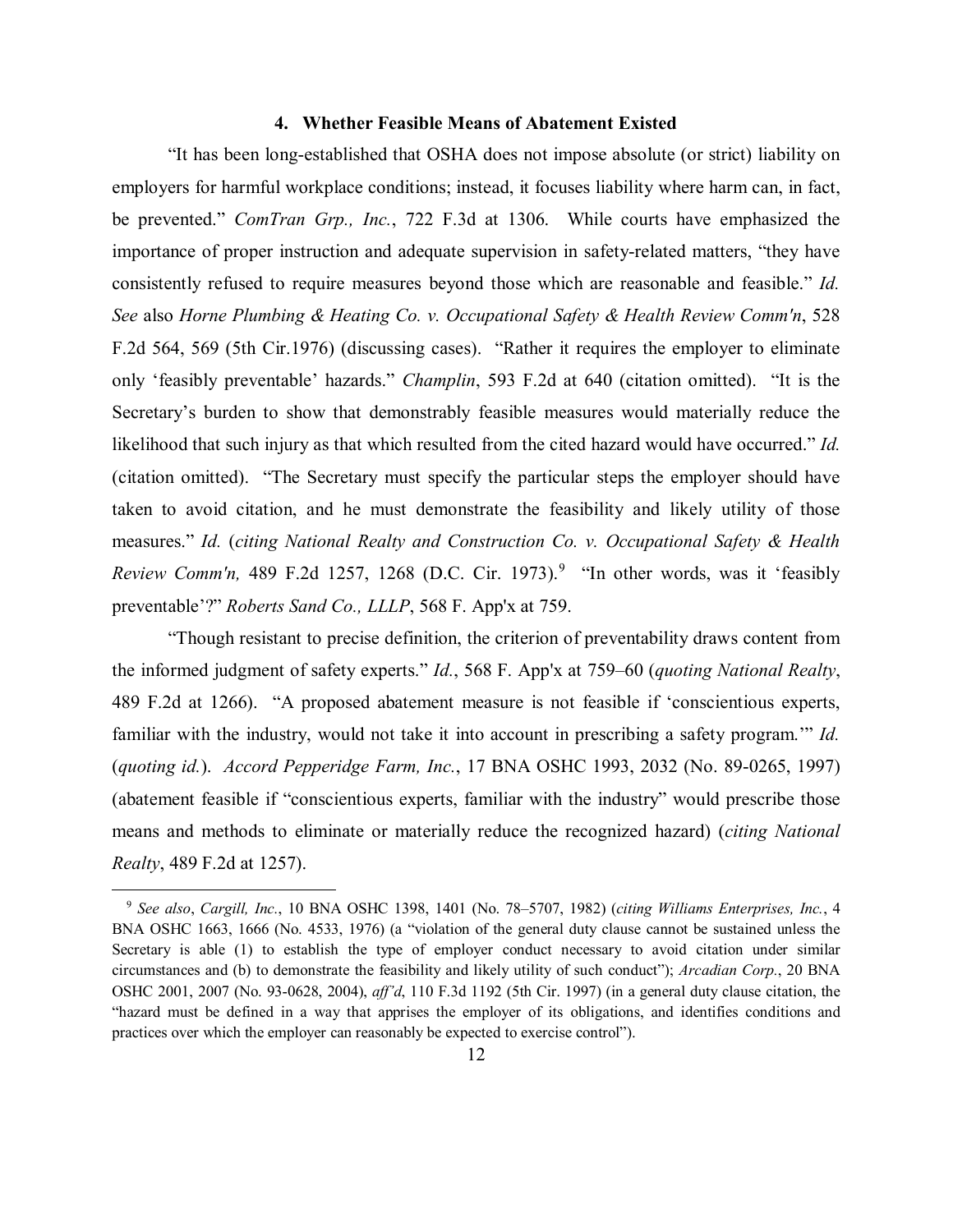As indicated *supra*, the citation alleged the hazard resulted from employees "working in close proximity to vehicular traffic/construction equipment inside a construction *work zone*." (Compl. Ex. A at 6) (emphasis added). The citation also asserts one abatement method is found in section 6.4 of the national consensus standard, ANSI/ASSE A10.47- 2015, the Work Zone Safety for Highway Construction, which is part of the American National Standard for Construction and Demolition Operations. (*Id.*)

Section 6.4 relates to Internal Traffic Control Plans (ITCP), which requires employers to "develop traffic control plans for *inside their work zones* to minimize backing and other conflicts between employees and work vehicles*/*equipment and to maximize the separation of vehicles and pedestrians." (Ex. R-14, § 6.4) (emphasis added). A "work zone" is defined as an "*area of a highway* with construction, maintenance/repair or utility work activities" (*Id.*, § 3.45) (emphasis added). Clearly the Worksite at issue here was *not* an "*area of a highway* with construction, maintenance/repair or utility work activities." Therefore, contrary to the citation's assertion, the alleged violation did not occur "inside a construction work zone."

Further, the "scope" section states it "covers employees engaged in construction, utility work, maintenance, or repair activities *on any area of a highway*." (R-14, § 1.1) (emphasis added). The Worksite at issue here was *not* "on any area of a highway." Likewise, an "activity area" is defined as the "section of the *highway* where the work activity takes place." (*Id.* § 3.2) (emphasis added). The Secretary presented no evidence that the work activity took place on a "section of the highway" or that the activity area of the Worksite involved "any area of a highway.<sup>[10](#page-12-0)</sup> Further, an ITCP is intended "to control the flow of construction employees, work vehicles and equipment *within the work space*." (Ex. R-14, § 3.17) (emphasis added). The "work space" is the "portion of the *roadway closed to traffic* and set aside for workers, equipment and material." (Ex. R-14, § 3.44) (emphasis added). Again, the Secretary presented no evidence the

<span id="page-12-0"></span> $10$  The Secretary also argues Central Site had rules in its safety manual "that constitute a form of an ITCP that constitutes adequate feasible abatement, but [it] was not using those rules on the Worksite." (Compl't's Br. 11). The Court finds no merit in this argument. Section 6.4's requirements for an ITCP include: (1) a "diagram showing travel routes for construction equipment and employees within the activity space, access and egress points and the location of equipment and materials storage and staging areas;" and (2) a "plan for communicating changes in the ITCP to employees, equipment operators and truck drivers." (Ex. R-14, § 6.4.3.) The Secretary has not shown Central Site's safety manual requires either of those elements. Therefore, it does not "constitute a form of an ITCP."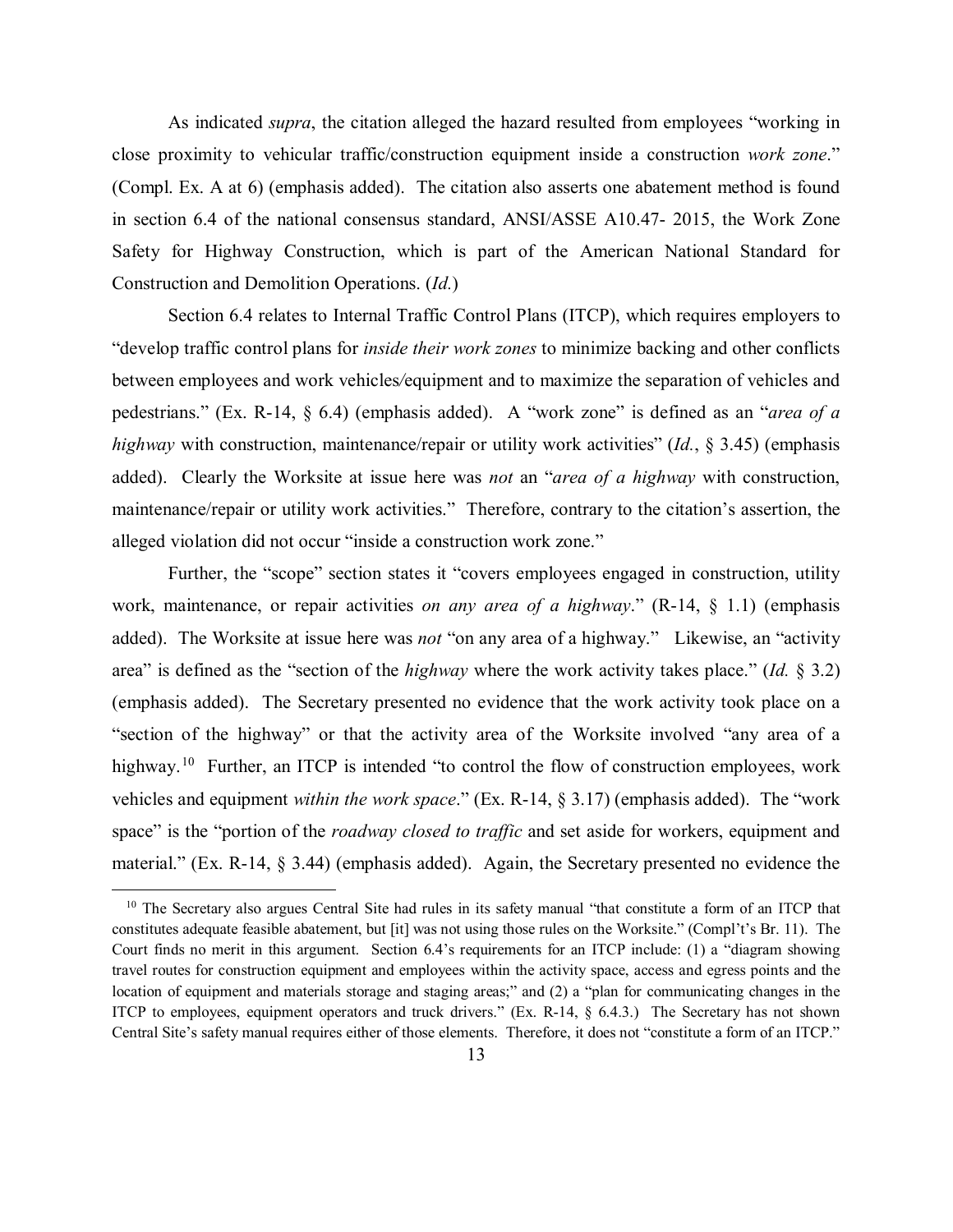work space involved a portion of the roadway closed to traffic and set aside for workers, equipment and material.

Nonetheless, the issue is whether the Secretary's proposed abatement method, was feasible and if implemented, would have eliminated or materially reduced the hazard. "If the proposed abatement 'creates additional hazards rather than reducing or eliminating the alleged hazard, the citation must be vacated for failure to prove feasibility ....'" *CSA Equip. Co., LLC*, 24 BNA OSHC at 1476 (*quoting Kokosing Constr. Co.*, 17 BNA OSHC 1869, 1875 n.19 (No. 92- 2596, 1996); *Royal Logging Co.*, 7 BNA OSHC 1744, 1751 (No. 15169, 1979) (finding it proper to reject proposed abatement methods that "cause consequences so adverse as to render their use infeasible"), *aff'd*, 645 F.2d 822 (9th Cir. 1981)).

Alexander Eljallad, Central Site's project manager, was qualified by the Court as an expert in site development (Tr. 388, 400-401).<sup>[11](#page-13-0)</sup> Given Eljallad was experienced and knowledgeable in the areas of site development and the operation of heavy machinery on a construction site,<sup>[12](#page-13-1)</sup> the Court credits his expert testimony. Eljallad opined the abatement method proposed by the Secretary in the citation was not feasible for site development. As Eljallad explained,

[The Worksite] is an open site, private site. It's more than five, ten acres—plus ten acres. It's a constant moving project, so the project is constantly progressing from short periods of time. The difference is that on the right-of-way, [the ITCP pertains to] that specific traffic. So you have other pedestrians walking, you have other vehicles on the shoulder. So it actually would have to provide maintenance of traffic and egress and ingress. . . .[A]t the highway, you're maintaining the exact same procedures constant, which is you're providing maintenance of traffic, right-of-way permits.

(Tr. 381-383.) In contrast to highway construction, Eljallad opined,

[A site development project like The Worksite] is constantly an evolving, moving site. . . . [T]here's no way that you could use the same methods that you're using on an offsite turn lane to add onto the on-site turn lane. So what I mean, if you're going to do barricades or you're trying to use that same plan, it's going to cause

<span id="page-13-0"></span><sup>&</sup>lt;sup>11</sup> Prior to his current position, Eljallad was Central Site's Safety Director for four years. Before that, he worked in field operations, performing site development, installing underground utilities, and operating heavy equipment (Tr. 376-377). *See also* Eljallad's CV for additional work experience and certifications (Ex. R-17). 12 *See also* Eljallad's Expert Report (Ex. R-16).

<span id="page-13-1"></span>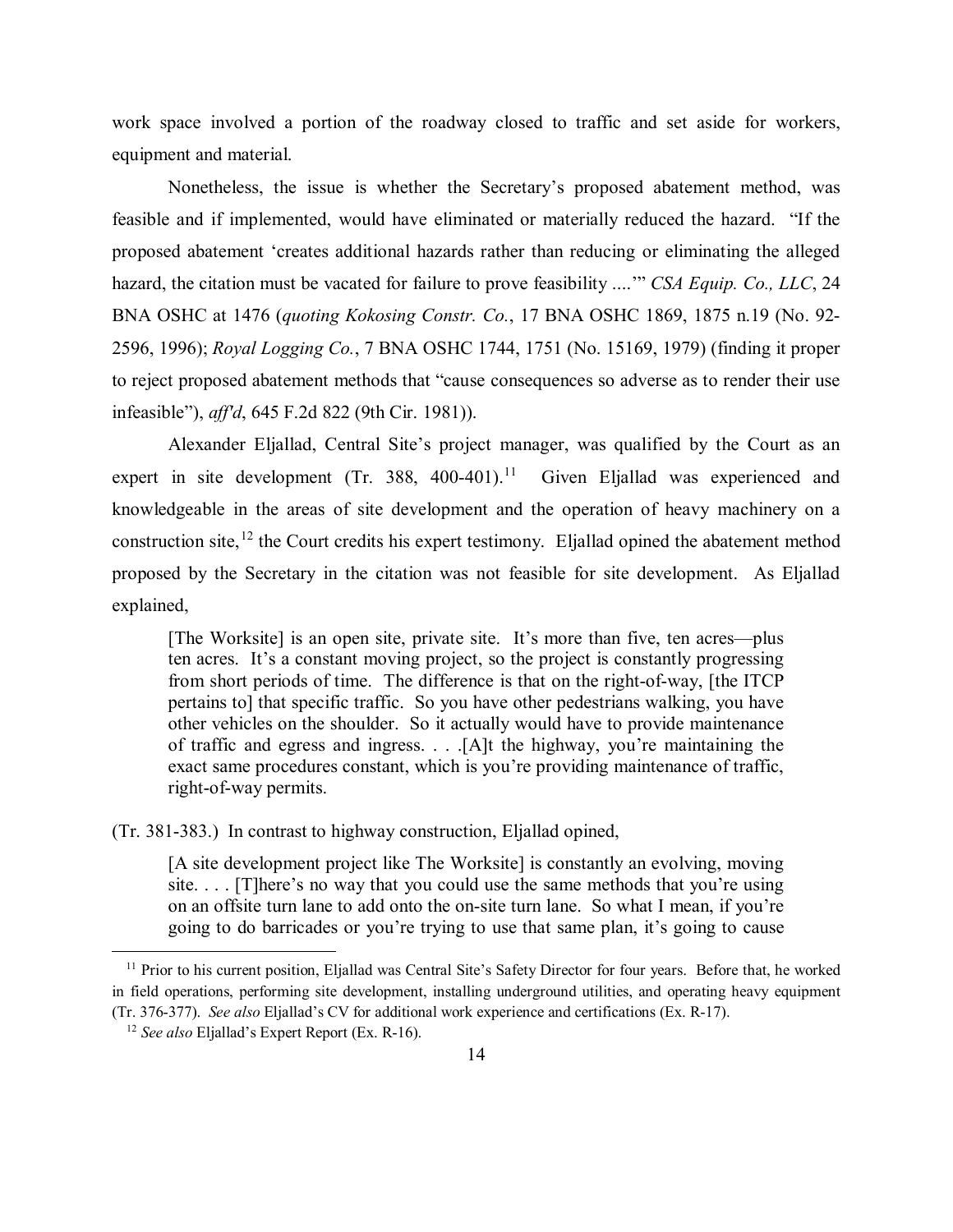more people to be on-site. It's going to cause more harm, there's more conflicts will be in the way and it's not feasible.

(Tr. 389.)

Eljallad also opined he had never seen an ITCP used on a site development project (Tr.

389.) As he explained,

As the job's progressing, you can't designate a path for people just to walk in an area. We designate work zones. So if I'm working from ST-8 to ST-9, that's a work zone. That's where we notify people you can't—make sure you announce yourself when you're walking in that area or you're going to do any work in that area. But if you want to designate a path just to walk around certain areas, there's other contractors on site. You can't just go ahead and designate paths for all of them. You can only designate areas to follow.

(Tr. 409.) The Court credits Eljallad's opinions and agrees with him that the abatement method proposed by the Secretary was not feasible for site development.<sup>[13](#page-14-0)</sup>

Further, in 2012, the Secretary published a Request for Information "seeking information about backover incidents that occur when drivers or mobile equipment operators have an obstructed view to the rear." *Reinforced Concrete in Construction, and Preventing Backover Injuries and Fatalities,* 77 FR 18973-01 (March 23, 2012).

The Request for Information was occasioned by OSHA's identification of

358 fatal incidents over a six-year period, from 2005 through 2010. . . . Of these deaths, 142 occurred in the construction industry, and the remaining 216 occurred in general industry, shipyard employment, maritime, and agriculture industries. There were 279 fatalities involving struck-by hazards, and 73 fatalities involved caught-between hazards, 16 of which included workers caught between a loading dock and a tractor trailer, and 6 fatalities caused by falls from backing vehicles. Three types of vehicles caused a large number of deaths: 61 deaths involved dump trucks; 31 deaths involved tractor trailers; and 20 deaths involved garbage trucks. . . . Eight of the deceased workers were using cell phones when the backover incident occurred. Twenty-one fatalities involved vehicles with no driver. Twenty-five of the victims were acting as spotters for the vehicles that backed over them. In many of the cases, employers were using spotters to comply

<span id="page-14-0"></span><sup>&</sup>lt;sup>13</sup> Santiago testified the ITCP could include "[s]eparation of employees, barricades, traffic, ways of traffic, spotter . . . it helps separate by separating the equipment and the employees or having a way to keep -- keep employees and vehicles on separate locations. Basically, you remove the struck-by hazard, okay." (Tr. 296.) Again, this opinion is inadmissible. *See* Note 7 *supra*.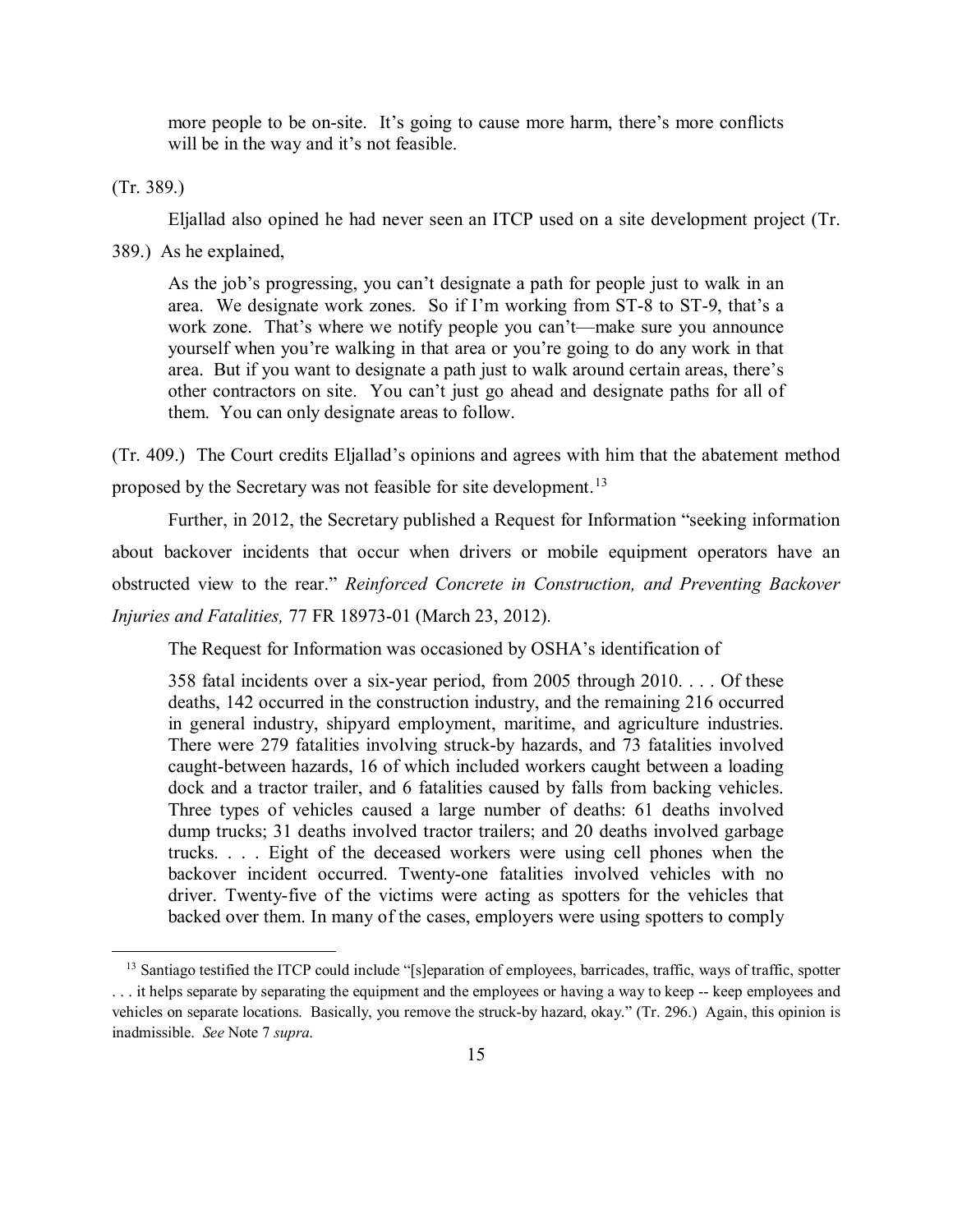with the existing backover-related standards. In some these cases, OSHA cited employers under § 5(a)(1) of the Occupational Safety and Health Act of 1970, known as the General Duty Clause.

*Id.* The Request for Information discussed backover preventions methods, including the proposed means of abatement at issue, the ITCP.

Internal traffic control plans (ITCP) is another method used to address backover construction equipment, workers, and vehicles at a Worksite to prevent vehicle impacts with workers. These plans can significantly reduce, or possibly eliminate, the need for vehicles to back up on a site. ANSI standard A10.47-2009, *Work Zone Safety for Highway Construction,* section 6.3 recommends that employers develop ITCPs and communicate them to employees. In addition, section 6.3.3 states that an ITCP should include a diagram of travel routes; a listing of all onsite personnel and equipment; a checklist of site-specific safety hazards and how to minimize these hazards; a list of safety notes defining site-specific injury prevention measures; and a plan for communicating the ITCP to workers, truck drivers, and equipment operators. *However, OSHA has no information on the effectiveness of this consensus standard.*

*Id.* (emphasis added.)

Thus, the Secretary concedes in his Request for Information that OSHA has no information on the effectiveness of the ANSI Work Zone Safety for Highway Construction standard. In *Champlin*, the Fifth Circuit held the Secretary failed to show the proposed abatement method "would have had any material effect on the likelihood of injuries of the type sustained here." *Champlin*, 593 F.2d at 641. Here, as in *Champlin*, the Secretary failed to show the proposed abatement method would have had any material effect on the likelihood of injuries of the type sustained here. Therefore, based on the foregoing, the Court concludes the Secretary failed to establish a feasible means of abatement. Thus, even if the Secretary had established worker exposure to the hazard, since he failed to carry his burden of proving the last element of his prima facie case, Citation 1 must still be vacated.

# **B. Citation 2**

#### **Alleged Violation of 29 C.F.R. § 1904.40(a)**

Citation 2 asserts Central Site violated 29 C.F.R. § 1904.40(a), one of OSHA's recordkeeping standards, when it allegedly "did not provide an authorized government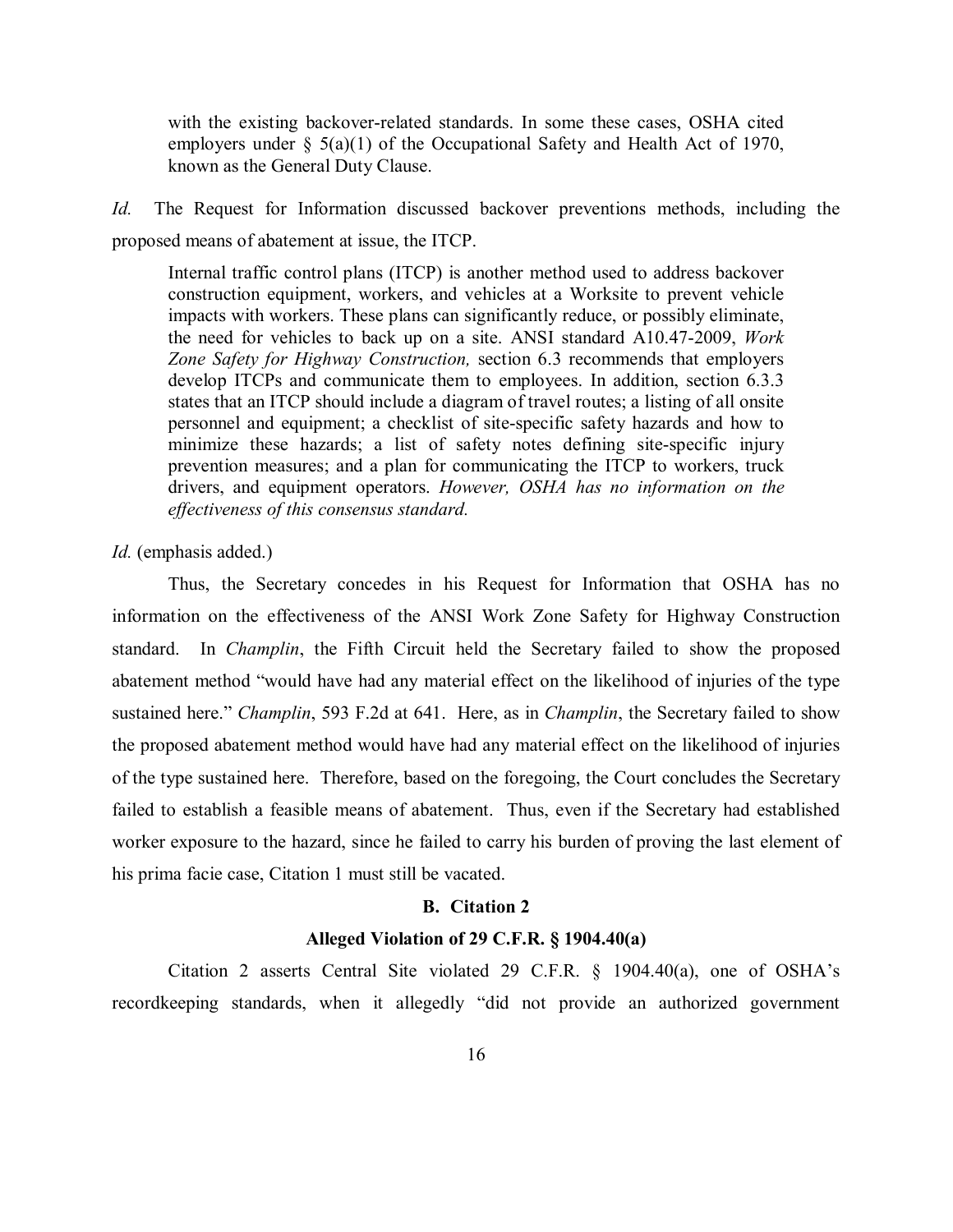representative the records within the four business hours." (Compl. Ex. A at 7). More specifically, it asserts that "[o]n or about 03/10/2016, at the job site - the employer did not provide OSHA *300 logs* after a request." (*Id.*) (emphasis added).[14](#page-16-0)

Under the law of the Eleventh Circuit, "the Secretary will make out a prima facie case for the violation of an OSHA standard by showing (1) that the regulation applied; (2) that it was violated; (3) that an employee was exposed to the hazard that was created; and importantly, (4) that the employer 'knowingly disregarded' the Act's requirements." *ComTran Grp., Inc.*, 722 F.3d at 1307. *See also*, *Eller-Ito Stevedoring Co., LLC v. Sec'y of Labor*, 567 F. App'x 801, 803 (11th Cir. 2014) (same).

The Court Vacated Citation 2 at trial after concluding the Secretary failed to prove the second prong of his prima facie case, that the cited recordkeeping standard was violated. (Tr. 309.) The Secretary asserts in his brief, he "did present a prima facie case" but "this Court nonetheless determined that the citation would be vacated based on an assumption not supported by the record[.]" (Compl't's' Br. 21). He also asserts that in vacating Citation 2 at trial, the Court "assumed facts not in evidence." (Compl't's' Br. 20). In support of these assertions, the Secretary argues the Court "based its ruling on its assumption that the delivery notification (R-19 at 6) indicates that OSHA's email request was never received." (*Id.* at 21) (*citing* Tr. 310). The Court finds no merit in these assertions. [15](#page-16-1)

<span id="page-16-0"></span><sup>&</sup>lt;sup>14</sup> Both the citation itself and, as indicated *infra*, the Secretary in his brief, incorrectly refer to the OSHA "300 logs." Santiago requested the OSHA *300-A* form. (*See* Ex. R-19 at 4) ("Please provide a copy of the 2015 OSHA 300A (4 hours response required), I have a copy that is not completed"). "The OSHA 300 form is called the Log of Work-Related Injuries and Illnesses, the 300-A is the Summary of Work-Related Injuries and Illnesses, and the OSHA 301 form is called the Injury and Illness Incident Report." 29 C.F.R. § 1904.29(a). As indicated *supra*, a copy of any written instrument which is an exhibit to a pleading is a part thereof for all purposes." 29 C.F.R §  $2200.30(d)$ . Therefore, the citations are a part of the complaint. Nonetheless, while Rule  $15(b)(2)$  of the Federal Rules of Civil Procedure permits a party to "move—at any time, even after judgment—to amend the pleadings to conform them to the evidence," the Secretary's "failure to amend does not affect the result of the trial of that issue." Fed.R.Civ.P. 15(b)(2).

<span id="page-16-1"></span><sup>&</sup>lt;sup>15</sup> In his brief, the Secretary "requests that this Court re-open the record as to this citation to ensure the record is complete by receiving all relevant evidence the parties intended to present before issuing a final ruling." (*Id.* at 21). The Secretary's "request" violated Commission Rule 40(a), which mandates that a "request for an order shall be made by motion" and a "motion shall not be included in another document, such as a brief or a petition for discretionary review, but shall be made in a separate document." 29 C.F.R. § 2200.40(a). Even if properly before the Court, the Court finds no basis to grant the Secretary's request. The Secretary's brief does not point to any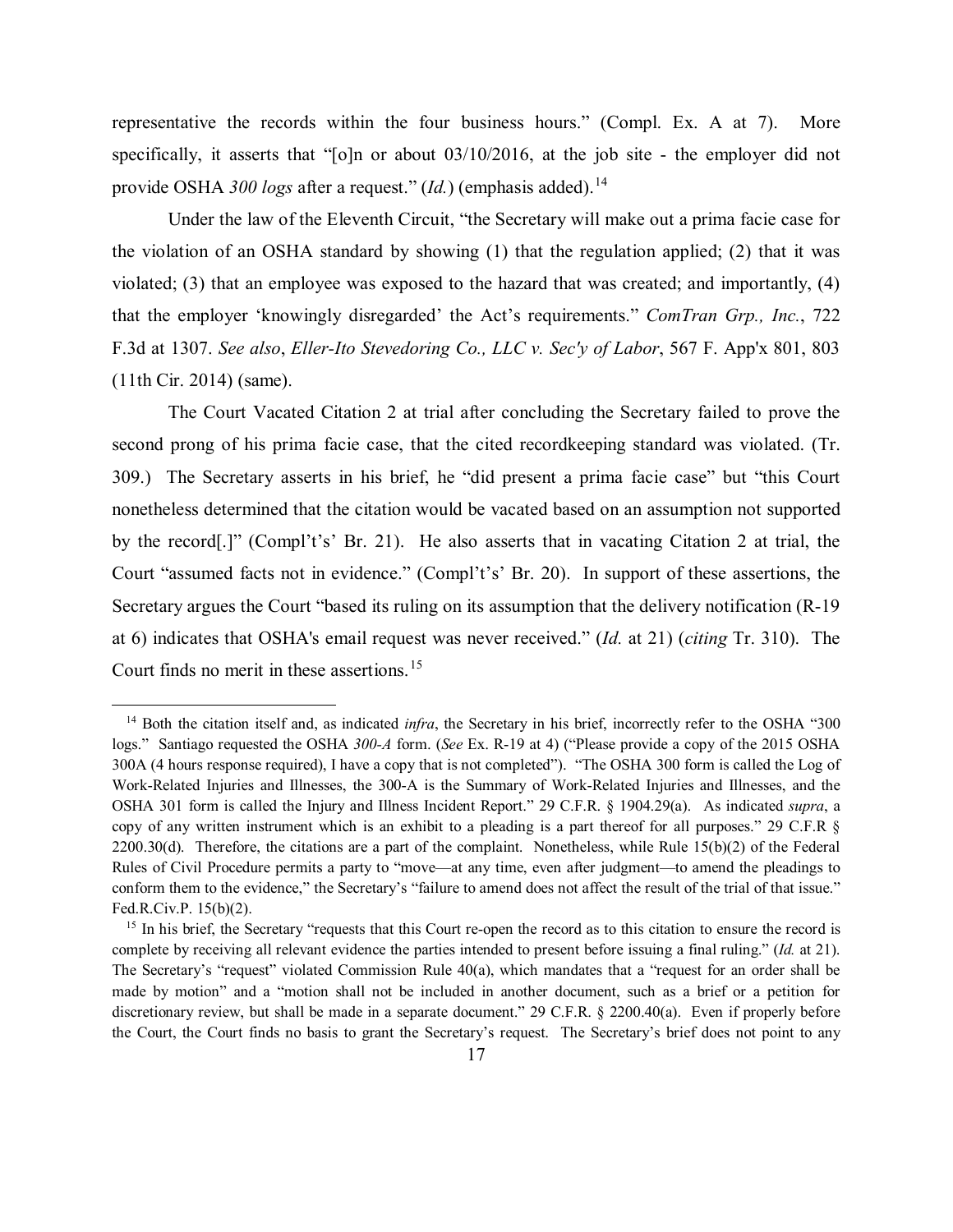# **1. Cited Standard Applied**

The cited recordkeeping standard mandates "[w]hen an authorized government representative asks for the records you keep under part 1904, you must provide copies of the records within four (4) business hours." 29 C.F.R. § 1904.40(a). Santiago sent an email to Central Site's counsel on March 10, 2016, at 10:00 a.m., asking him to "provide a copy of the 2015 OSHA 300A (4 hours response required)." Santiago was OSHA's compliance safety and health officer that conducted the Worksite investigation in this case. A "compliance safety and health officer" is "a person authorized by the Occupational Safety and Health Administration, U.S. Department of Labor, to conduct inspections." 29 C.F.R. § 1903.22(d). Therefore, Santiago was "an authorized government representative" that asked for the records within the meaning of the cited recordkeeping standard. Central Site was required to use the OSHA 300-A form "for recordable injuries and illnesses." 29 C.F.R. § 1904.29(a). Therefore, Santiago asked for the records Central Site keeps under part 1904. Thus, the Court concludes the cited recordkeeping standard applied.

# **2. Whether Cited Standard was Violated**

The Secretary asserts after emailing the request, Santiago "received an automated response that OSHA believes suggests the email was delivered but that no information as to whether the email was read was provided." (Compl't's' Br. 20) (*citing* Ex. R-19 at 6). What OSHA "believes" the automated response "suggests" is irrelevant. The Secretary has the burden of proving more than mere "suggestions," he must prove each element of his prima facie case. Since the records request was sent by email to Central Site's counsel, a condition precedent to a violation is proof that Central Site's counsel *received* the email requesting the records.

The automated response stated that "[d]elivery to these recipients or groups is complete *but no delivery notification was sent by the destination server*." (Emphasis added.) According to

Ĩ. "relevant evidence the parties intended to present" that was not already in the record. Further, at trial, the Secretary stipulated that all his exhibits were "fully consumed within" Central Site's exhibits (Tr. 6-7), and all Central Site's exhibits, as well as Joint Exhibit 1, were admitted into the Record (Tr. 7). As the record also reflects, after the Court's ruling, the Court permitted the Secretary's counsel to make a proffer, which he did, "My proffer is that he – is that the evidence would show that they had a conversation on March 16<sup>th</sup>." (Tr. 310). The Secretary's brief also thoroughly addresses his proffer (Compl't's' Br. 20-21). However, as the Court concludes *infra*, any conversation that took place on March  $16<sup>th</sup>$  has no bearing on whether the cited standard was violated.